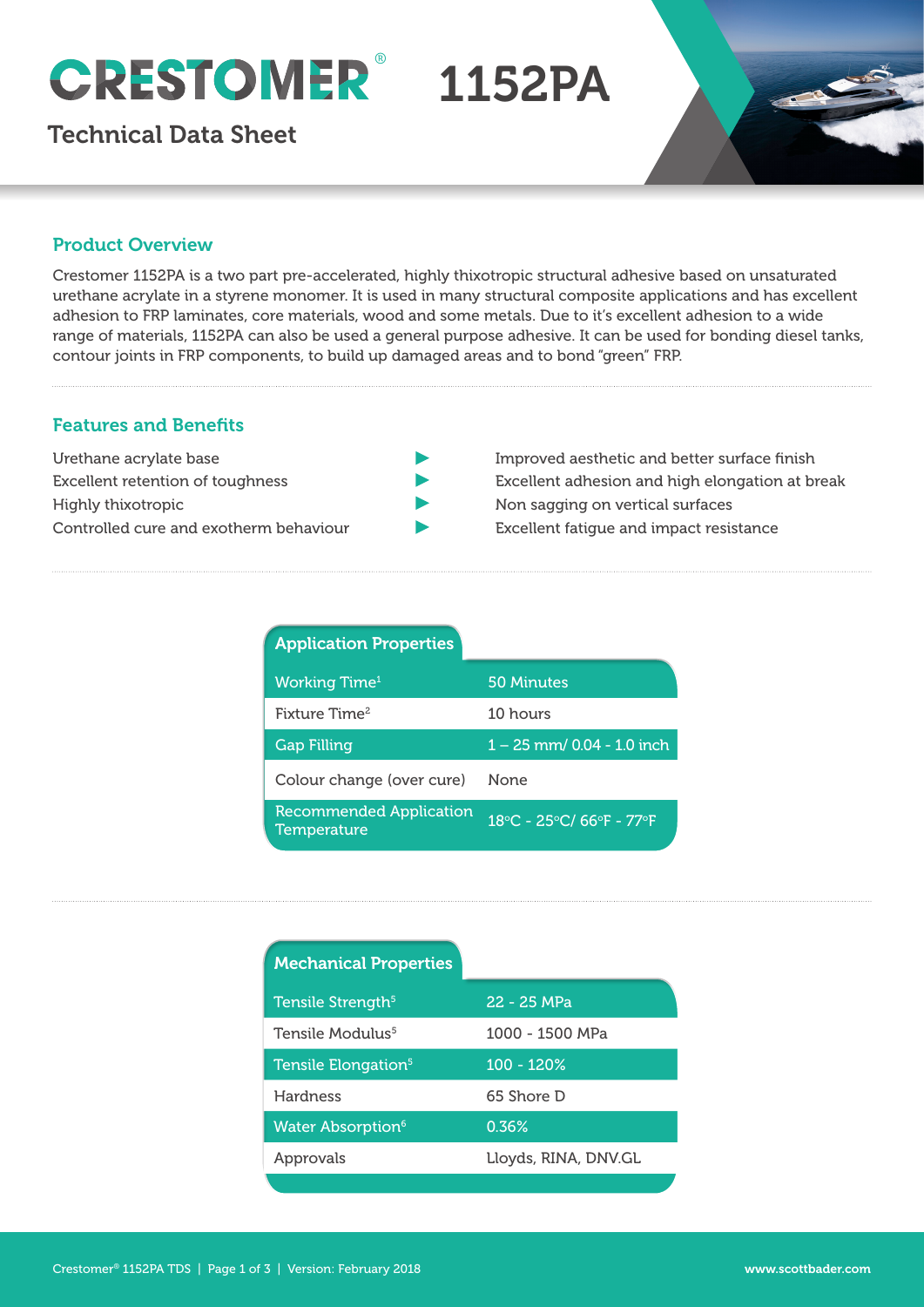| <b>Liquid Properties</b>             |                      |
|--------------------------------------|----------------------|
| Product                              | 1152PA               |
| Viscosity $3$                        | 250,000 - 320,000 cP |
| <b>Specific Gravity</b>              | 1.05                 |
| <b>Volatile Content</b>              | 47%                  |
| Mixed Ratio <sup>4</sup> (by Volume) | 50:1                 |
| Appearance                           | Mauve Gel            |
| <b>Shelf Life</b>                    | 12 months            |



# Exotherm of Crestomers

High exotherm in an adhesive can cause the substrate to distort and give poor aesthetic characteristics to the parts being bonded. The chemistry of Crestomer adhesives ensures that high exotherm temperatures, a characteristic of some other adhesives do not occur. The graph shows the exotherm temperatures of Crestomer adhesives over a range of test temperatures.